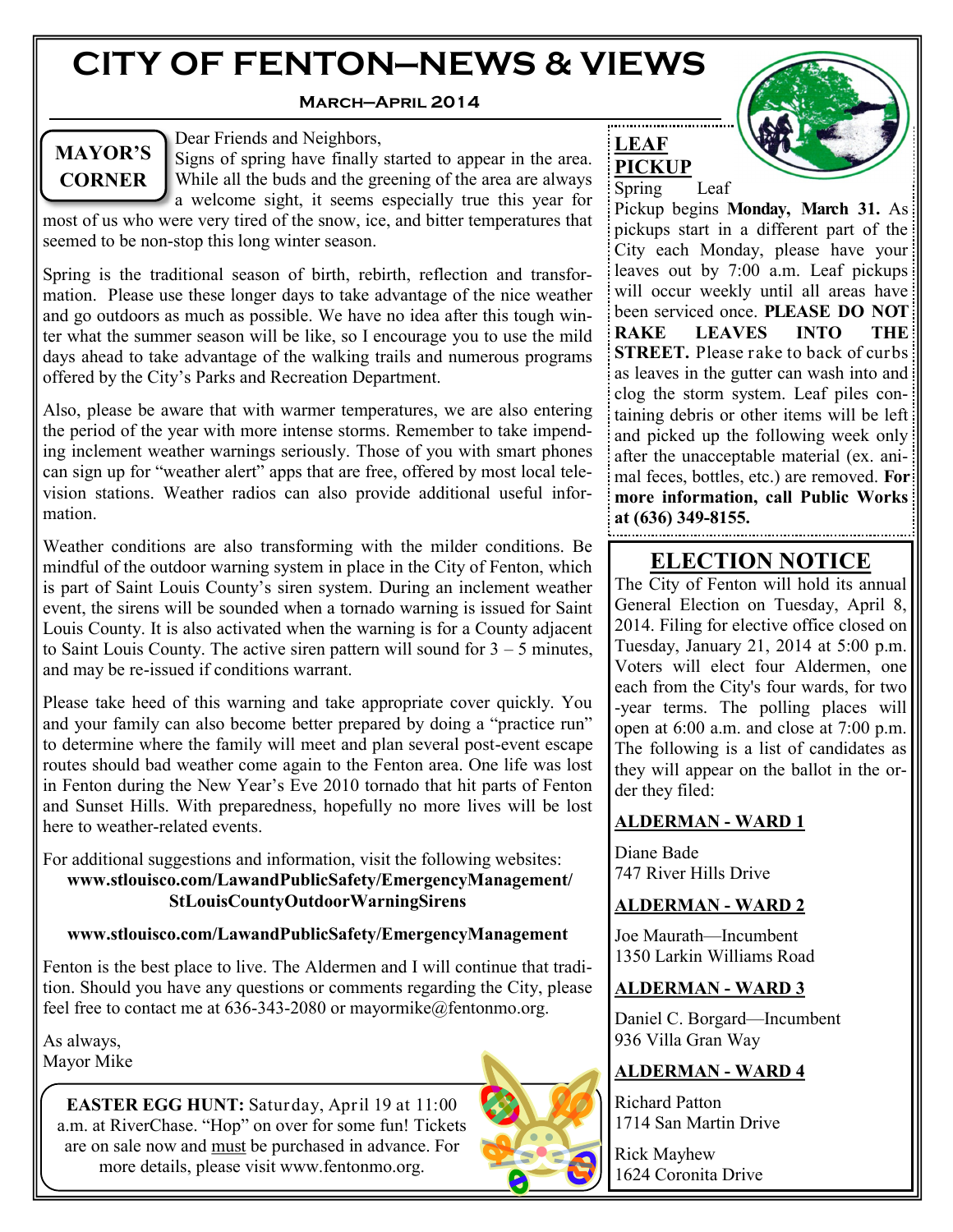## **PLANNING & ZONING COMMISSION PUBLIC HEARING**

On **Tuesday, April 1, 2014,** the Planning & Zoning Commission will hold a Public Hearing at **7:00 p.m.** during their regularly scheduled meeting at City Hall to consider the following:



### **OLD BUSINESS:**

 A Petition by KP Development for a Special Use Permit for a temporary modular/prefabricated office facility at 1050 Dodge Drive. The parcel is zoned "PID" Planned Industrial Development District.

### **NEW BUSINESS:**

- $\checkmark$  Consideration of amendments to sections of Chapter 410, Chapter 420 and Chapter 480 of the Zoning Code regarding Public Hearing notices.
- $\checkmark$  Proposed amendments to sections of Chapter 410, Chapter 420 and Chapter 480 of the Zoning Code regarding Public Hearing notices.
- Consider Resolution of Intent to amend to *Addendum "A" Fee Schedules* of the Zoning Code.
- Proposed amendments to *Addendum "A" Fee Schedules* of the Zoning Code.
- $\checkmark$  A Petition by George M. Stock of Stock & Associates Consulting Engineers, Inc. to amend *Section 475.080: "PID" Planned Industrial Development District* of the Zoning Code as follows:

1) Delete existing *Section 475.080, Subsection (D)(1) (b)(18)* in its entirety and insert a new *Section 475.080, Subsection (D)(1)(b)(18)* "Warehousing"

2) Amend Section 475.080 to allow for alternative standards other than the standards required by Section 480.070 of the Zoning Code relative to streets, sidewalks and drainage, with said alternative standards requiring review and recommendation by the Planning and Zoning Commission and approval by the Board of Aldermen.

 $\checkmark$  A Petition by George M. Stock of Stock & Associates Consulting Engineers, Inc. to rezone 2 parcels of land containing a total of 15.2 acres and addressed as 2295 and 2300 Hitzert Court from "IP-1" Industrial Park – Light, Medium, Industry, Distribution, Assembly Warehouse District to "PID" Planned Industrial Development District; and for review of a proposed site development concept plan, as required under *Section 475.080: Planned Industrial Development District,* of the Zoning Code of 294.4 acres currently addressed (zoned) as 1050 Dodge Drive ("PID"), 2295 Hitzert Court ("IP-1") and 2300 Hitzert Court ("IP-1").

### **SITE PLAN REVIEW:**

- A Petition by Pat J. Zeni for Site Plan Review of a proposed exterior building modification at 1707 Chase Drive. The parcel is addressed as 1711 Chase Drive and is zoned "BP-3" Business Park – General Office Centers, Small Warehousing District.
- A Petition by Scott Brandt of Motoexotica for Site Plan Review of a proposed building addition at 2340 Cassens Drive. The property is zoned "IP-1" Industrial Park – Light, Medium, Industry, Distribution, Assembly Warehouse District.

For more information, please call Community Development at (636) 349-8110.

## **NEW BUSINESS CORNER**

The following businesses have applied for an Occupancy Permit and are planning on calling Fenton "home":



### **Rally House**

676 Gravois Bluffs Boulevard *(retail sales of professional and college attire, plus local items)*

### **SynTel, LLC**

133 Matrix Commons Drive *(document printing and mailing for businesses with large customer base)*

### **PERMANENT HOUSEHOLD HAZARDOUS WASTE**

**HOUSEHOLD HAZARDOUS** 

Residents from Saint Louis County, Saint Louis City, and Jefferson County can visit

www.hhwstl.com to make a reservation to drop off household hazardous waste (HHW) at the Lemay HHW Facility. The facility is located at 291 E. Hoffmeister (on the grounds of the Metropolitan Saint Louis Sewer District's Lemay Waste Water Treatment Plant). **To make a reservation visit www.hhwstl.com and follow the instructions.** At the end of the reservation process, print off the voucher provided that confirms the reservation and bring the voucher and proof of your address to your appointment. Individuals without internet access can call the Special Event Service Line at (314) 615-8989 to make a reservation. Proof of address can be a utility bill or driver's license.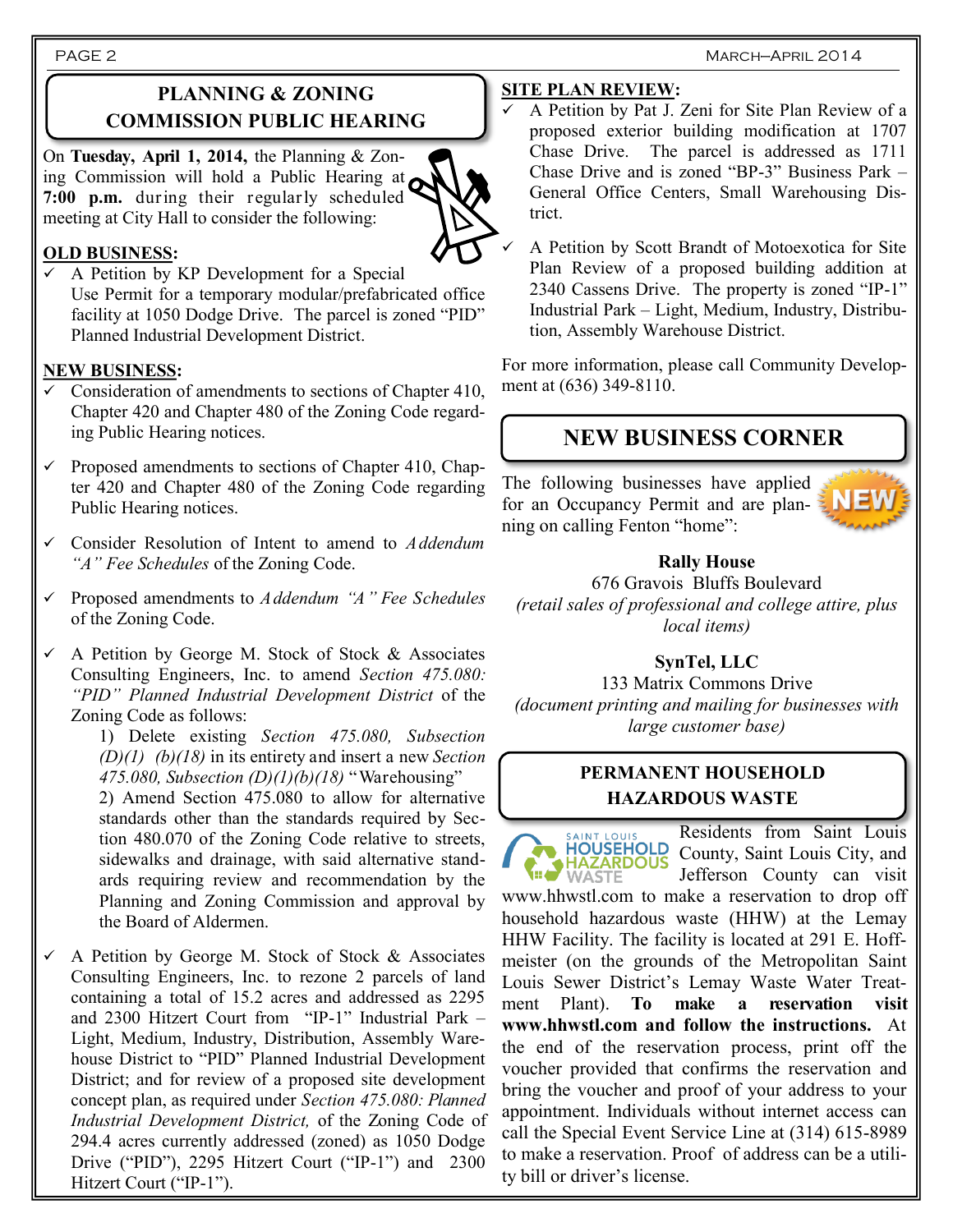PAGE 3 MARCH—APRIL 2014 ................................

## **ST. LOUIS COUNTY POLICE—FENTON PRECINCT**

## **ST. LOUIS COUNTY OUTDOOR WARNING SIRENS**

Each month, St. Louis County runs a County-wide test of the Outdoor Warning Siren System. This test occurs the first Monday of every month at 11:00 a.m., weather permitting. To report a siren that does not sound during the test and is in need of repair, please send the information via e-



mail to Mr. David Barney, Emergency Communications Network Director, at dbarney@stlouisco.com or call his office at (314) 615-2562.

## **TORNADO WATCHES AND WARNINGS**

The National Weather Service's most important job is warning the public about severe thunderstorms and tornadoes. To help the public prepare for tornado situations, **tornado watch** and **tornado warning** programs have been developed.

**Tornado Watch**: This means that conditions are favorable for tornado development. This is the time to prepare. You should keep alert by listening to radio, television or weather radio for the latest weather information. Know where your children are. Be aware of where you will go and what you will do if a tornado threatens.

**Tornado Warning**: This means a tornado has been sighted or indicated by radar. People in the path of the storm should take immediate life saving actions.

> **Neighborhood Policing Officer: Officer Aaron Dilks (636) 349-8120, ext. 1123 Precinct Phone (636) 349-8120**

## **FENTON HISTORICAL SOCIETY**

**Annual Spring Luncheon and Antique Appraisal Saturday, April 26, 2014 Sunset Lakes Banquet Center Time: 12:30 p.m. Cost: \$20.00**



You don't want to miss a wonderful afternoon of fun, food and relaxation. In addition to the free antique appraisal (each guest can bring two items), there will be a silent auction and quilt raffle. And as always, the food will be delicious.

### **DON'T DELAY**

Tickets are now available and **must be purchased prior to April 17.** Contact the museum at 636-326-0808, LaVern Barnhart at 636-343- 9844 or by email at fentonhistory@hotmail.com.

Join us for a wonderful afternoon. You won't be disappointed.

Our monthly meetings are held the first Thursday of each month at the Swantner House, #1 Church Street. Everyone is welcome – membership is not required.

## **2014 DEER SURVEY**

Thanks to Captain Jeff Bader of the St. Louis County Police Fenton Precinct and the Police Air 4 helicopter team for surveying the Fenton City limits for deer population. Using the parameters of Highway 44 on the north, the Meramec River on the east, Highway 30 on the south and Highway 141 on the west, the crew detected approximately 35 deer with the largest concentration roaming the Riverside Golf Course. In late March or early April, Captain Bader will oblige the City with a nighttime flight using thermal imaging for another deer count. According to the Department of Conservation and many experts, a count of 20



to 25 deer per acre is detrimental to vegetation, while approximately 40 per acre is of great concern to the populous.

## **MSD CONSTRUCTION UPDATE**

Work will begin soon for the tunneling operations under Ferry Street for the MSD Sanitary Replacement Project. Before this work can begin, Missouri American Water will need to cap a water main in conflict with the new construction at the intersection of Ferry Street and Water Street. This water main is the main source of water to many properties located in Olde Towne. In order for the water main to be capped, water will need to be turned off at that time. Water service will be restored once the cap is in place. Missouri American Water indicated the preparation work (excavation) will take place during the day, but the work to cap the main will occur overnight. Missouri American Water will

contact all businesses and residences that will be affected before work begins. Although a specific date has not been set, it is anticipated to begin within the next few weeks.

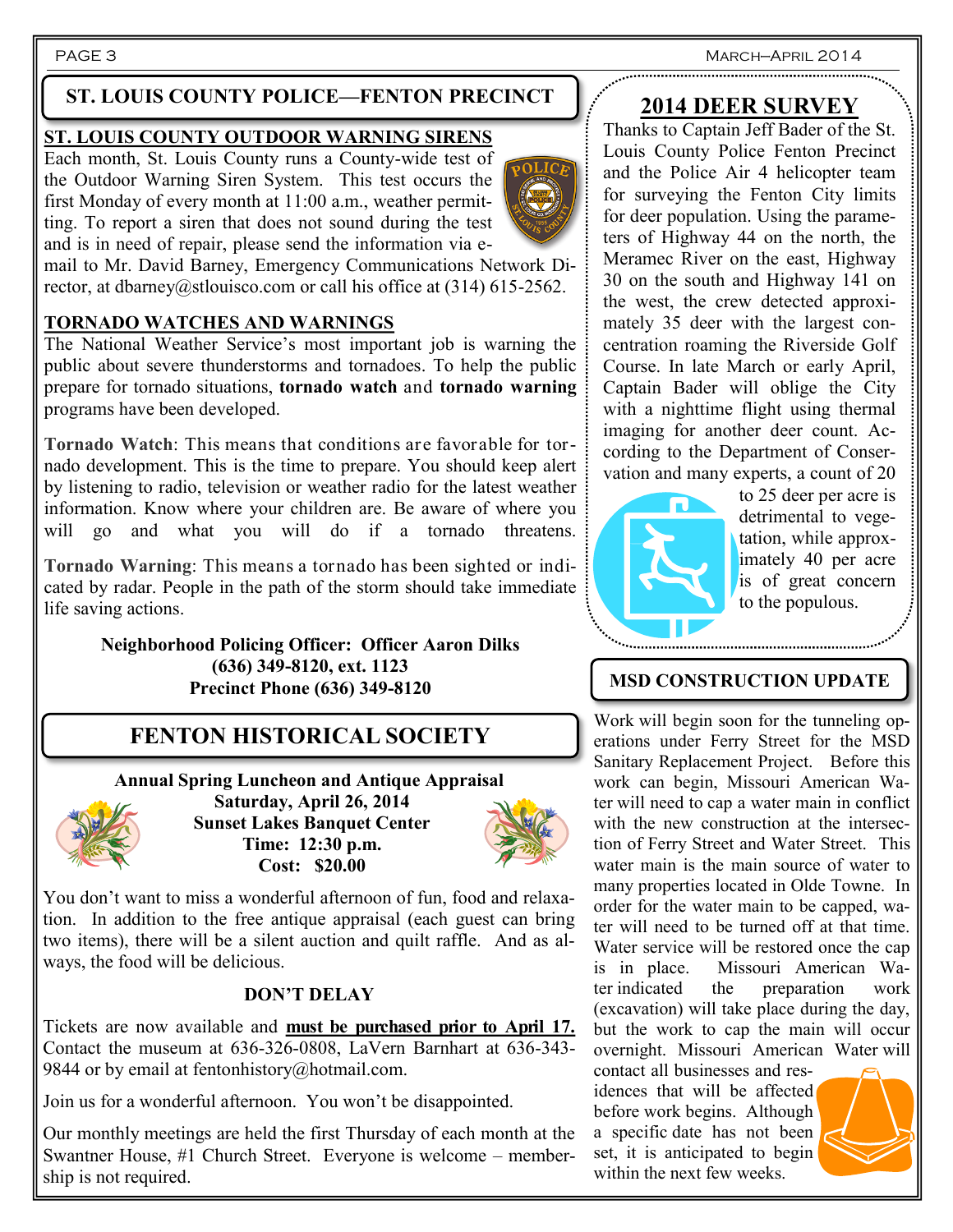PAGE 4 March—April 2014

# VERCHASE

## **PARKS & RECREATION HAPPENINGS**

For more information on any of the events/classes listed below, please call **RiverChase at (636) 343-0067** or visit our website, **www.fentonmo.org.**

## **T-BALL LEAGUE Ages 3 to 5**

This is a co-ed, seven (7) game league that is held at Fenton City Park. Saturday morning and afternoon game times. Kids will receive a team shirt,

hat and award. Practices will be held during the week. Coaches are needed & will receive FREE registration credit at the end of the season. League runs June 7 to August 2. Last day of registration will be May 17. Fees: \$65 for Residents, Members / \$75 Non-Members.



## **COACH PITCH LEAGUE Ages 5 to 8**

This is a co-ed, seven (7) game league that is held at Fenton City Park. The coaches do the pitching and the kids do the hitting. Games are on Saturday mornings and afternoons. Practices will be held during the week. Coaches are needed and will receive FREE registration credit at the end of the season. League runs June 7 to August 2. Last day of registration will be May 17. Fees: \$65 for Residents, Members / \$75 Non-Members.



RiverChase will be offering a job fair on **April 18 from 10:00 a.m. to 2:00 p.m.** Part time jobs include: concession stand workers, front desk, camp counselors, umpires, field managers, Stay-n-Play and swim instructors.

Applications accepted after March 15. Walk-ins and interviews will be conducted on April 18 at RiverChase. Walk-ins are welcome on April 18. Applications can be found online at **www.fentonmo.org**. Please call **(636) 343-0067** for more information.

## **SENIOR LUNCH & BINGO**

**Wednesday, April 10 at 10:30 a.m.** Lunch: Homemade Chicken Salad Sandwich. Price is \$6.50 per person (ages 55+).

## **ADULT KI AIKIDO**

**March 24 to April 19** Classes are held Monday and Thursday from 6:30 p.m. to 8:00 p.m. and Saturday from 10:30 a.m. to 12:00 p.m.

## **FARMERS MARKET**

If you are interested in becoming a vendor for the Farmers Market (starting in April), please contact Kate Buemi at RiverChase.

**kbuemi@fentonmo.org (636) 343-0067**



## **2014 SOFTBALL SEASON**

Leagues fill up fast! Get your team registered early! Teams can sign up for competitive or recreational. All session start dates are dependent on rain outs and number of teams in the league. Deadline to register is one (1) week prior to initial session date. For further information on all leagues (spring, summer, fall) please contact RiverChase at (636) 343-0067 or visit www.fentonmo.org for updated league session dates.

## **MEN'S SOFTBALL**

Begins week of April 6. Lighted Fields, evening game times 6:30, 7:30,



8:30, 9:30. This is a 16-game, 8-week Doubleheader league. Games played Monday through Friday and Sunday afternoon/night. Fee: \$640.

## **CO-ED SOFTBALL**

Begins week of April 13. Natural Light Fields, game times start at 6:00 p.m. This is a 14-game, 7-week Doubleheader league. Games played Monday through Friday and Sunday afternoon/night. Fee: \$460.

### **WOMEN'S SOFTBALL**

Begins April 15. Ten (10) Single Games League, Games played on Tuesday nights. Fee: \$350.

## **MEMBERSHIPS**

RiverChase has a membership plan to fit most budgets. Summer is just around the corner, so now is the time to begin to get in shape! The outdoor pools will open on Saturday, May 24 and you want to look your best. River-Chase memberships offer unlimited entry to the fitness center and the pools. There has never been a better time to join. Never been to your Community Center? Drop in and let us show you all that we have to offer.

**Register for 2014 Summer Camp! Brochures available at RiverChase or on the web.**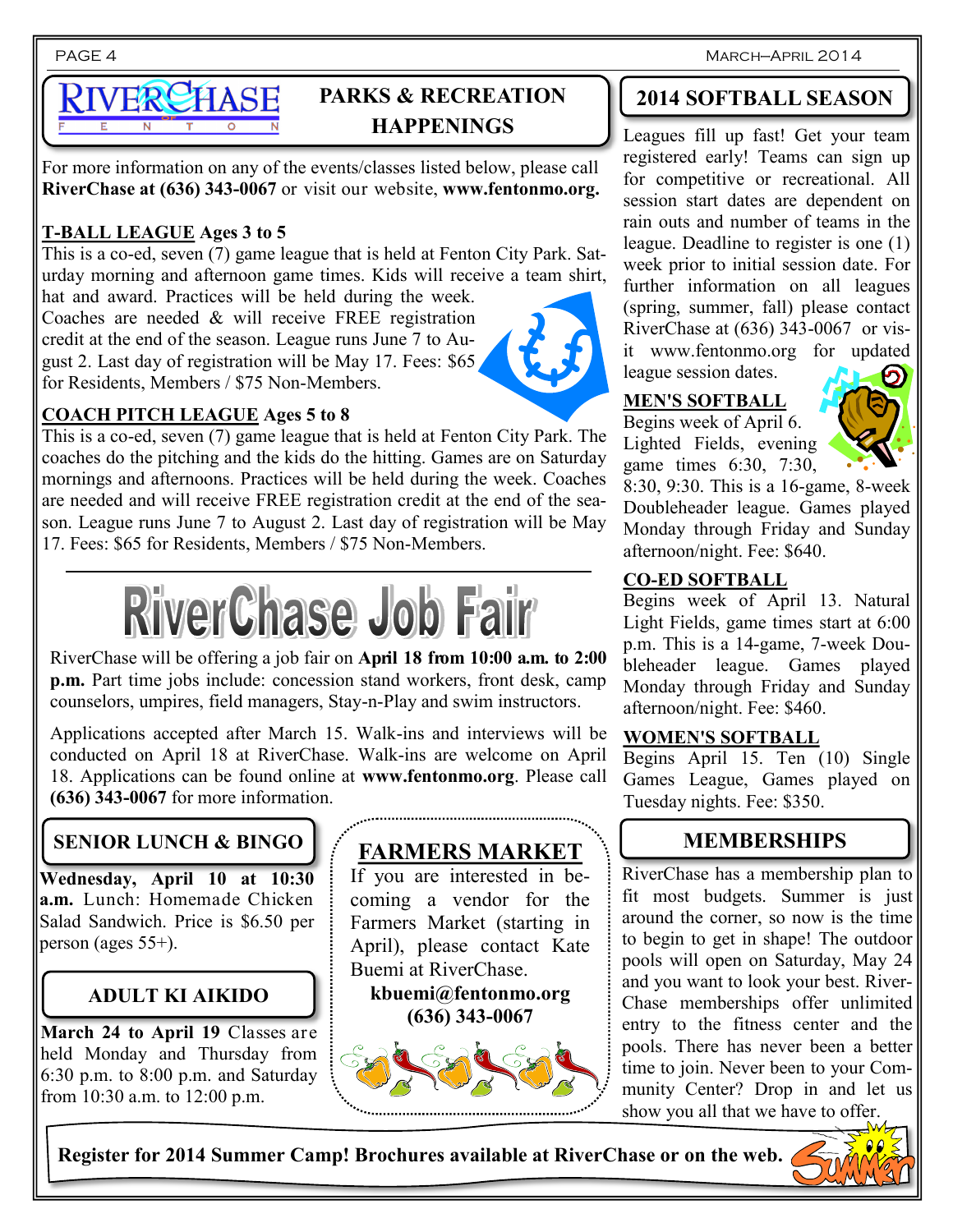March—April 2014

### **DECISIONS FROM THE FEBRUARY 13 AND 27, 2014 AND MARCH 6, 12 AND 19, 2014 BOARD OF ALDERMEN MEETINGS**

### *DECISIONS*

- $\checkmark$  Approved the appointment of Alderman Bade to the Capital Improvements, Forestry, Public Works and Health and Safety Committees.
- Approved seeking Bids for Grass Mowing Services.
- $\checkmark$  Approved seeking Request for Proposals for Professional Risk Management and Insurance Brokerage Services.
- Approved seeking Request for Proposals for Legal Services.
- Approved terminating the existing contract with CDG Engineers.
- Approved seeking Request for Proposals for Engineering Services.
- $\checkmark$  Approved seeking Request for Proposals for Professional Planning Services to provide assistance in revising the Municipal Zoning Code and developing a Comprehensive Plan.
- Approved purchase of ten (10) Public Notice Signs.
- Approved re-appointment of Ronald Ramspott to the Park, Beautification & Recreation Committee.
- Approved destruction of records as submitted.
- Approved applying for the 2015-2018 Surface Transportation Grant through the East-West Gateway for the construction, engineering and easement/right-of-way acquisition for the Gravois Road Improvements Phase II Project.
- Approved seeking bids for the LaPalma Grate Replacement.
- Approved seeking bids to purchase fitness equipment.
- Approved transferring \$1,200,00 from the General Fund to the Capital Projects Fund and transferring \$1,100,000 from the Storm Water/Parks Fund to the Capital Projects Fund.
- $\checkmark$  Approved job descriptions for the Finance Department.
- Approved the Deputy City Clerk attending the New Clerks' Institute and Spring Institute on March 10—13.
- Approved participation in the St. Louis County Municipal League Training Academy.
- Approved Boundary Adjustment Plat to consolidate 1420 and 1422 Uthoff Farm Trail into one (1) lot located in the Estates of Uthoff Valley Subdivision.
- Approved the renewal of the existing Contract with Hochschild Bloom & Co. LLP for one additional year.
- Approved utilizing Charter Communications for internet service for the City and Cable TV service at RiverChase.

### *ORDINANCES*

- **#3384** Approves a Contract in the Amount of \$2,200 with Miken Technologies for Emergency Technology Support.
- **#3385** Approves amending Ord. #2899 approving a Planned Unit Development for the Estates of Uthoff Valley by the consolidation of lots addressed as 1420 and 1422 Uthoff Farm Drive.
- **#3386** Approves a Special Use Permit for Marschel Wrecking, LLC for Outdoor Storage at 1601 Larkin Williams Road.
- **#3387** Amends Section 466.020, Subsection C, Permitted Uses and Uses Allowed by Special Use Permit in the "OT-2" Zone District to include Professional Services related to Mental Healthcare.
- **#3388** Approves a Special Use Permit for Barry Morrison to operate a Professional Counseling Office offering services related to Mental Healthcare at 221 Ferry Street.
- **#3389** Amends Ord. #3067, establishing Land Disturbance Regulations for the City by adopting the amended Land Disturbance Code of St. Louis County.
- **#3390** Approves a one-year Agreement with ESRI, Inc. for GIS Software Maintenance and Subscription Renewal.
- **#3391** Approves a one-year agreement with The Brain Mill, Inc. for Information Technology Services.
- **#3392** Approves an Agreement with Pool Pros of St. Louis for Competition Pool Re-Piping.
- **#3393** Approves a Maintenance Agreement with Office Source for the Canon copier at RiverChase.
- **#3394** Amends Ord. #2791— Financial Policies Manual.
- **#3395** Approves a Licensing Agreement with Sungard Pentamation, Inc. for the Finance Department's Accounting Software Package.
- **#3396** Approves an Agreement with Mohr Marketing, Inc. d/b/a Creative Mailers to provide Printing Services for the City's monthly newsletter.
- **#3397** Approves creating and filling the position of City Clerk/Manager.

## **SALES TAX REDISTRIBUTIONS TO ST. LOUIS COUNTY FOR JANUARY 2014**

| "A" Sales Tax Summary                                                                                                       |                      | "B" (Pool) Sales Tax Summary |                      | <b>Combined Sales Tax Summary</b> |                      |  |
|-----------------------------------------------------------------------------------------------------------------------------|----------------------|------------------------------|----------------------|-----------------------------------|----------------------|--|
| Generated                                                                                                                   | <b>Redistributed</b> | Generated                    | <b>Redistributed</b> | Generated                         | <b>Redistributed</b> |  |
| \$348,296                                                                                                                   | $$6,354(1.8\%)$      | \$186.827                    | $$183,323(98.1\%)$   | \$535,123                         | $$189,676(35.4\%)$   |  |
| The total amount redistributed for 2013 is \$3,130,371. (January and February sales tax income posts to the previous year.) |                      |                              |                      |                                   |                      |  |